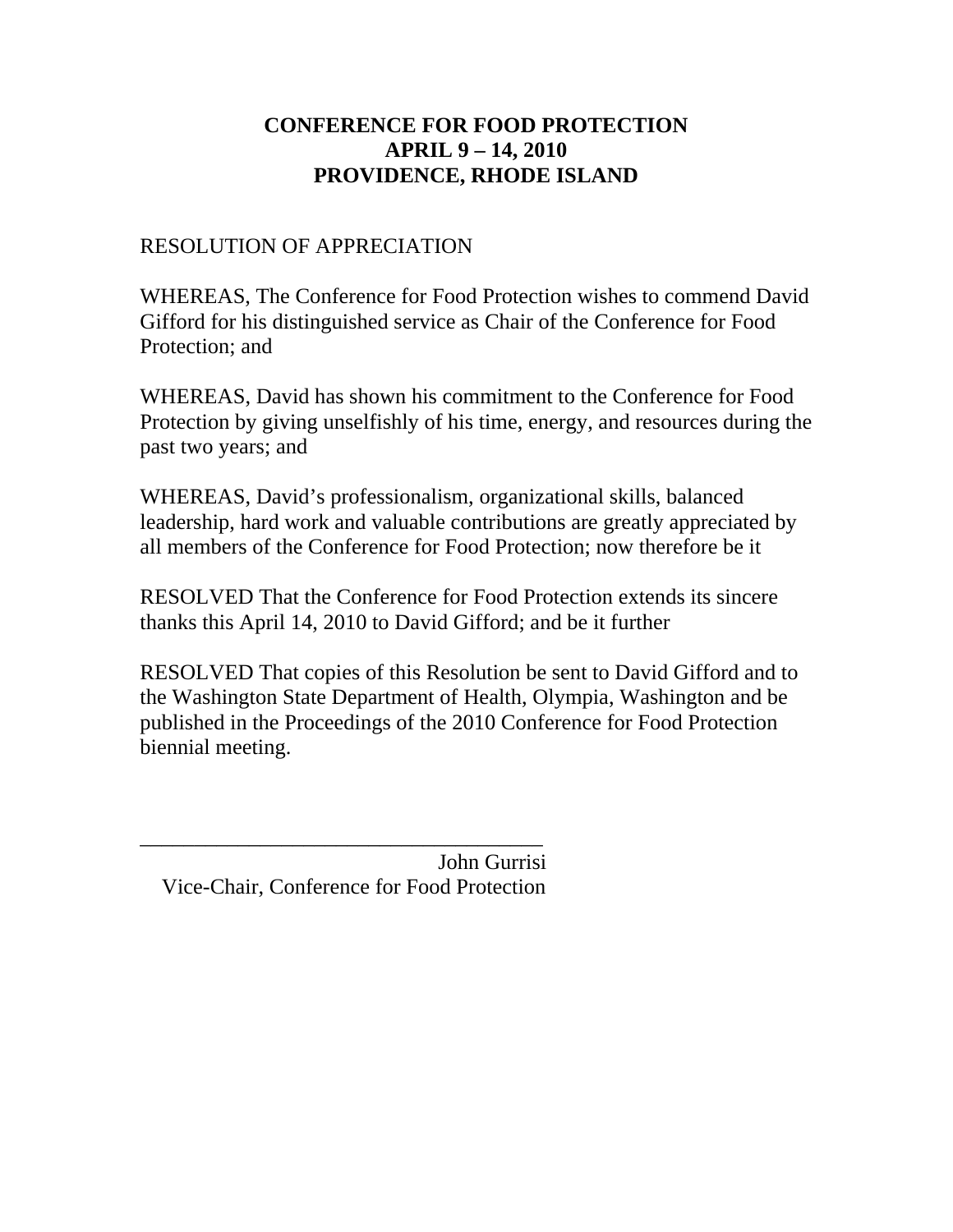## RESOLUTION OF APPRECIATION

WHEREAS, The Conference for Food Protection wishes to commend John Gurrisi for his distinguished service as Vice-Chair of the Conference for Food Protection; and

WHEREAS, John has shown his commitment to the Conference for Food Protection by giving unselfishly of his time, energy, and resources during the past two years; and

WHEREAS, John has provided invaluable guidance, assistance and patience to the Executive Board; and

WHEREAS, John's professionalism, organizational skills, balanced leadership, and valuable contributions are greatly appreciated by all members of the Conference for Food Protection; now therefore be it

RESOLVED That the Conference for Food Protection extends its sincere thanks this April 14, 2010 to John Gurrisi; and be it further

RESOLVED That copies of this Resolution be sent to John Gurrisi and to Darden Restaurants, Orlando, Florida, and be published in the Proceedings of the 2010 Conference for Food Protection biennial meeting.

David Gifford Chair, Conference for Food Protection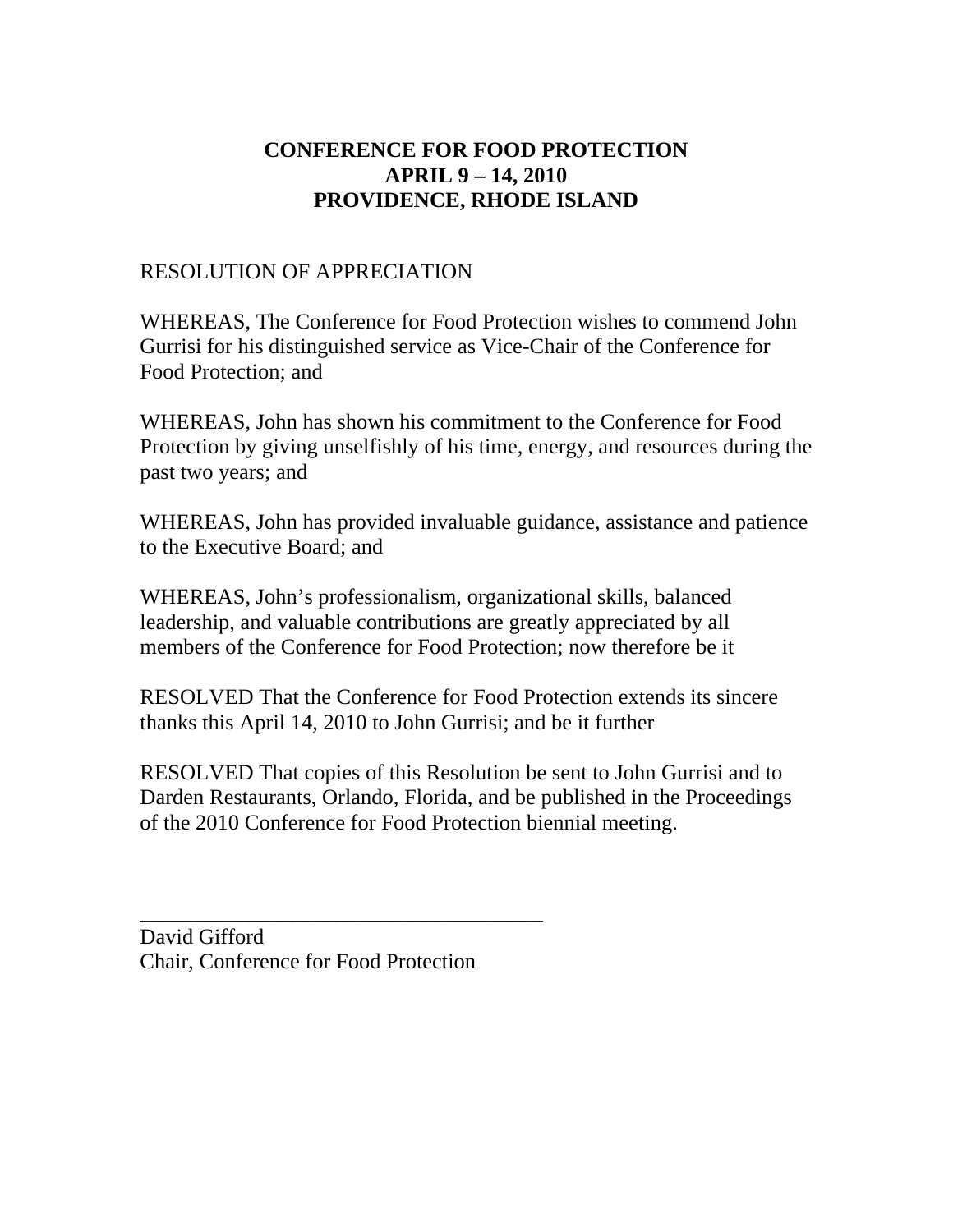# **RESOLUTION OF APPRECIATION**

WHEREAS, The Conference for Food Protection wishes to extend its thanks and gratitude to the Providence Local Arrangements Committee Co-Chairs – Ernest Julian, Rhode Island Department of Health; Thomas Nerney, Rhode Island Department of Health; Susan Wallace, Johnson & Wales University; and to the Local Arrangements Committee Members and Volunteer Support Staff for hosting the 2010 Conference for Food Protection biennial meeting in Providence, Rhode Island; and

WHEREAS, Ernest, Thomas, and Susan have shown wisdom and leadership in creating a committee mirroring the Conference in its joint participation, balanced constituencies and collaborative spirit; and have promoted the Conference by broad committee participation, education, local partnership and scholarship opportunities; and

WHEREAS, Ernest, Thomas, Susan, have fulfilled their long-term commitment with enthusiasm, professionalism, hard work, and dedicated effort; and

WHEREAS, The Local Arrangements Committee Members and Volunteer Staff have provided outstanding service and support in assisting the Conference with its important mission; and

WHEREAS, All mentioned above have given the Conference for Food Protection attendees a glimpse of Rhode Island's New England flavor and the Providence pride in its arts and culinary scene; therefore be it

RESOLVED That the Conference for Food Protection extends its heartfelt thanks this April 14, 2010 as it confers this Resolution of Appreciation; and be it further

RESOLVED That copies of this Resolution be sent to all of those cited above, and to their respective employers, and be published in the Proceedings of the 2010 Conference for Food Protection biennial meeting.

David Gifford Chair, Conference for Food Protection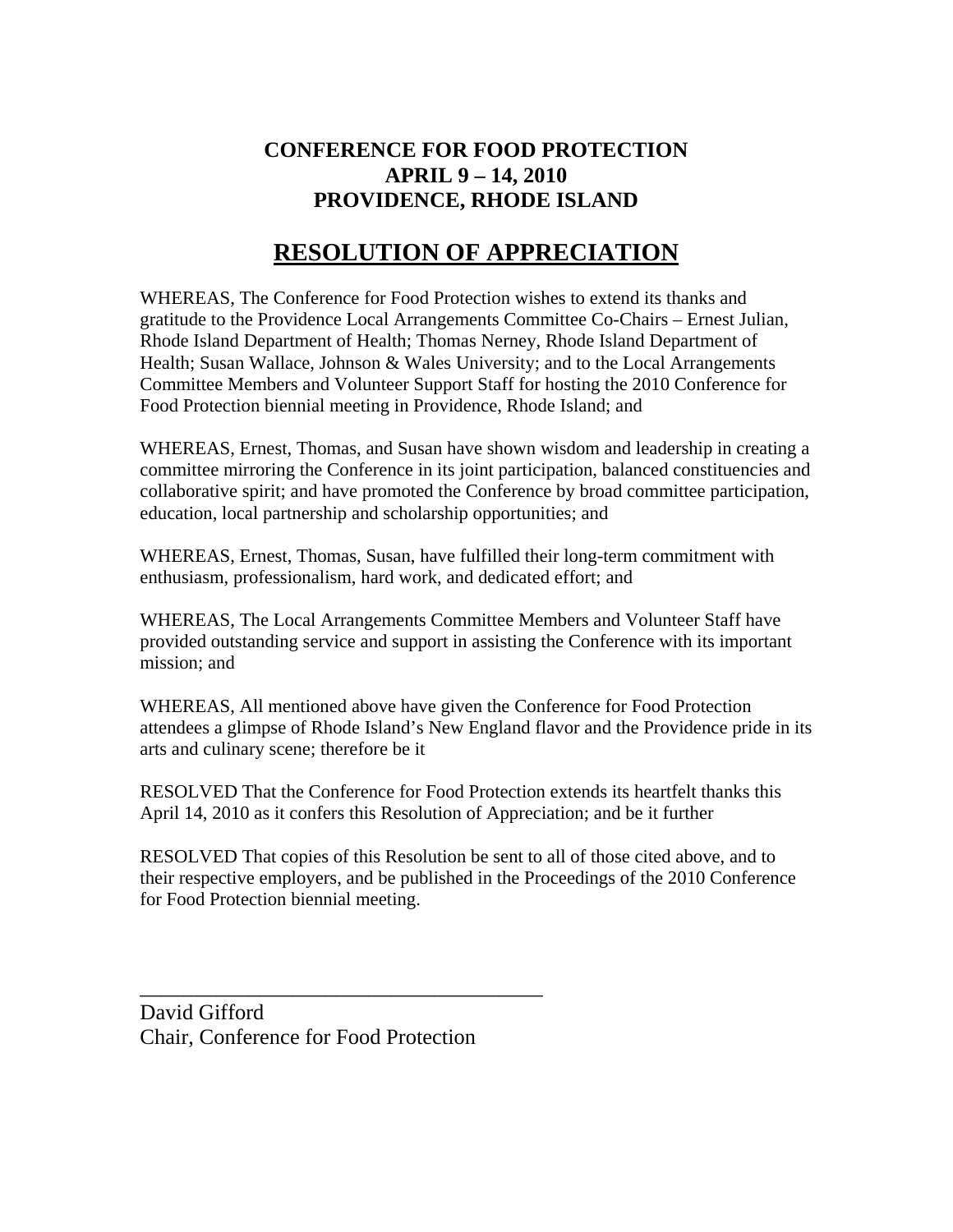#### RESOLUTION OF APPRECIATION

WHEREAS, The following organizations and companies have given graciously to provide sponsorship support of the 2010 Conference for Food Protection biennial meeting at the designated levels:

#### **Titanium Level Sponsors**

[Ahold USA](http://www.ahold.com/)  [ChemStar Corporation](http://www.chemstarcorp.com/)  [Darden Restaurants, Inc.](http://www.darden.com/)  [Delhaize \(Hannaford, Food Lion, Sweetbay\)](http://www.delhaizegroup.com/divclassdg_MenuText_DarkBlueCOMPANIESdiv/USA/tabid/102/language/en-US/Default.aspx)  [Ecolab](http://www.ecolab.com/)  [Food Marketing Institute](http://www.fmi.org/)  [Food Safety Solutions \(Daydots\)](https://www.daydots.com/)  [Jetro/Restaurant Depot](http://www.restaurantdepot.com/)  [Johnson Diversey](http://www.johnsondiversey.com/cultures/en/default.htm)  [Kroger Company](http://www.kroger.com/)  [National Registry of Food Safety Professionals](http://www.nrfsp.com/)  [NSF International](http://www.nsf.org/)  [Proctor & Gamble](http://www.pg.com/en_US/index.shtml)  [Sani Professional](http://www.pdipdi.com/sani-professional/splash.aspx)  [SuperValu](http://www.supervalu.com/)  [Target](http://www.target.com/)  [Wal-Mart Stores, Inc.](http://walmartstores.com/)  [Yum! Brands, Inc.](http://www.yum.com/) 

#### **Gold Level Sponsors**

[Brinker International](http://www.brinker.com/)  [Burger King Corporation](http://www.bk.com/)  [CKE Restaurants \(Hardees/Carl's\)](http://www.ckr.com/)  [Garrison Enterprises, Inc.](http://www.garrisonenterprises.com/)  [International Food Protection Training Institute \(IFPTI\)](http://www.ifpti.org/)  [Publix Super Markets, Inc.](http://www.publix.com/)  Rhode Island Environmental Health Association [The National Restaurant Association](http://www.restaurant.org/)  [Underwriters Laboratories](http://www.ul.com/)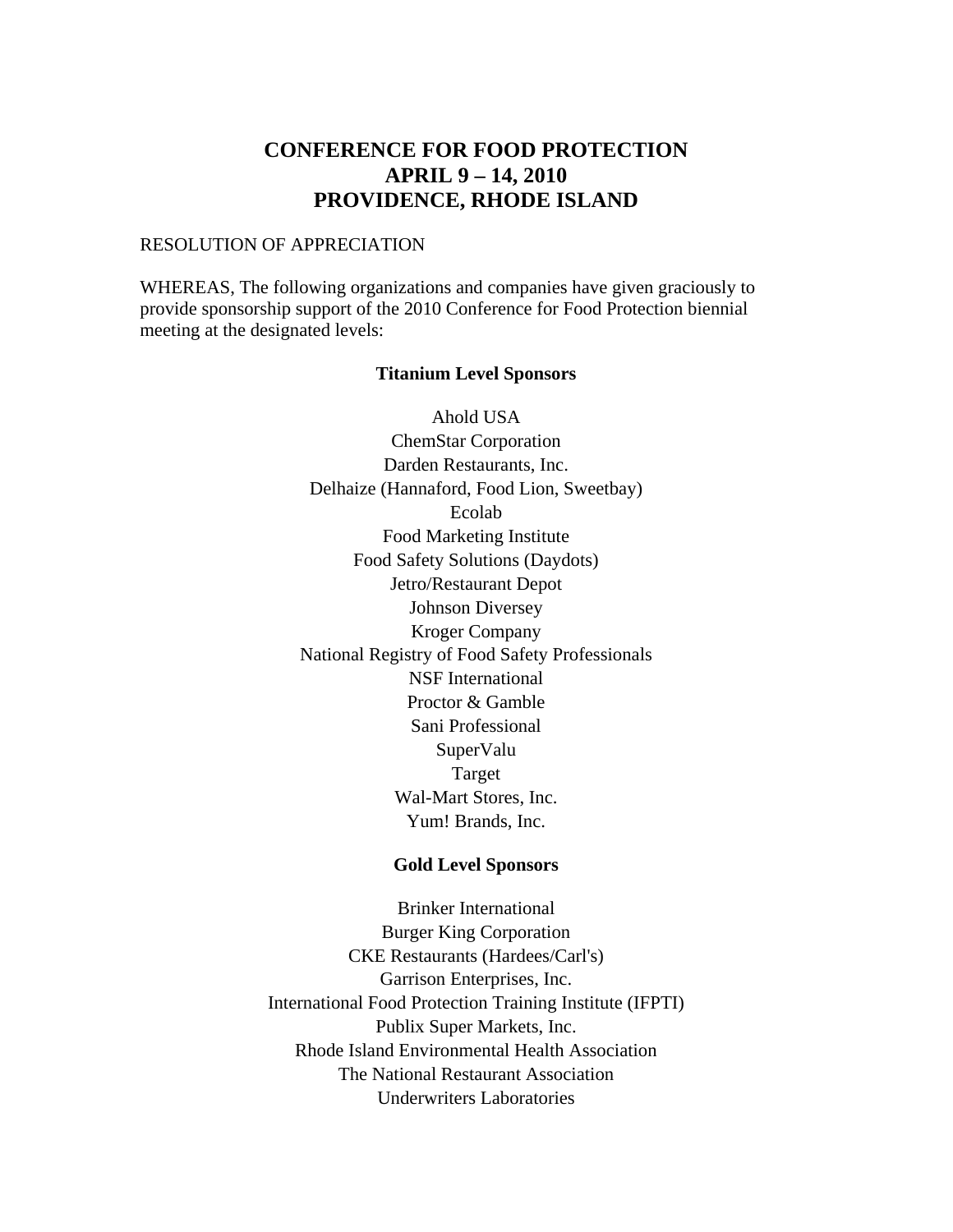#### **Silver Level Sponsors**

[ASI \(American Specialties, Inc.\)](http://www.americanspecialties.com/)  [Big Y Foods, Inc.](http://www.bigy.com/)  [Coca-Cola Company](http://www.coca-cola.com/index.jsp)  [Dave's Marketplace](http://www.davesmarketplace.com/pages/cfHome.cfm)  [Giant Food, LLC](http://www.giantfood.com/)  [International Association for Food Protection](http://foodprotection.org/main/default.asp)  [Meijer, Inc.](http://www.meijer.com/home.jsp)  [Orkin Commercial Services](http://www.orkin.com/commercial)  [Schnucks](http://www.schnucks.com/)  [Sodexo](http://www.sodexousa.com/)  [Steritech](http://www.steritech.com/)  [Stop & Shop](http://www.stopandshop.com/)  [The Mohegan Tribe](http://www.mohegan.nsn.us/)  [Wegman's](http://www.wegmans.com/)  [Whole Foods Markets](http://www.wholefoodsmarket.com/)  [Winco Foods LLC](http://www.wincofoods.com/) 

#### **Bronze Level Sponsor**

[Lapuck Laboratories, Inc.](http://www.lapucklabs.com/) 

WHEREAS, This financial support gives assistance to the Conference for carrying out its mission of bringing together representatives from food industry, government, academia, and consumers to identify and address emerging problems of food safety and to formulate recommendations; now therefore be it

RESOLVED That the Conference for Food Protection extends its sincere gratitude this April 14, 2010, to these outstanding organizations and companies; and be it further

RESOLVED That copies of this resolution be sent to each organization and company listed above and be published in the Proceedings of the 2010 Conference for Food Protection biennial meeting.

David Gifford Chair, Conference for Food Protection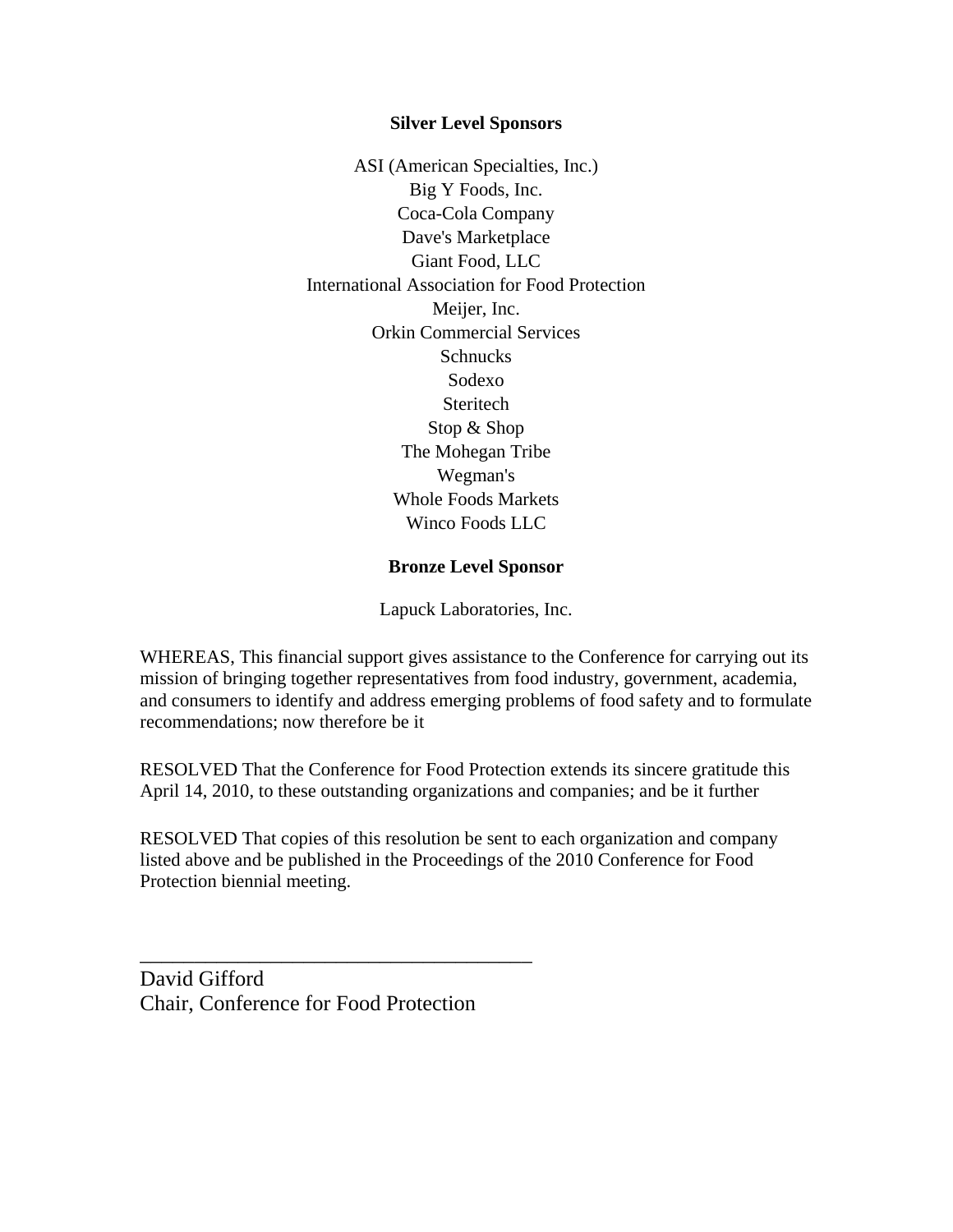# *RESOLUTION OF APPRECIATION*

WHEREAS, The Conference for Food Protection wishes to thank Sam Guedouar and Deborah Pillatsch, Westin Providence, and Erin Degulis, Providence Warwick Convention and Visitor Bureau and the staff of the Westin Providence, especially Tamra Bouchard, and Rhode Island Convention Center, especially Amanda Guerard and Melissa Mosunic, for extending their hospitality to the members of the Conference; and

WHEREAS, The staff of the Westin Providence and Rhode Island Convention Center have provided discriminating service, shown exemplary professionalism and have been flexible and accommodating with all the requests of the Conference; and

WHEREAS, The excellent facilities at the Westin Providence and Rhode Island Convention Center were superbly located and provided a stately environment conducive to the formality of the Conference, therefore be it

RESOLVED That the Conference for Food Protection extends its sincere thanks this April 14, 2010, to the staff of the Westin Providence and Rhode Island convention Center for contributing significantly to the success of the 2010 Conference for Food Protection biennial meeting; and be it further

RESOLVED That copies of this resolution be sent to Sam Guedouar, Deborah Pillatsch, Tamra Bouchard, Amanda Guerard, and Erin Degulis and be published in the Proceedings of the 2010 Conference for Food Protection biennial meeting.

David Gifford Chair, Conference for Food Protection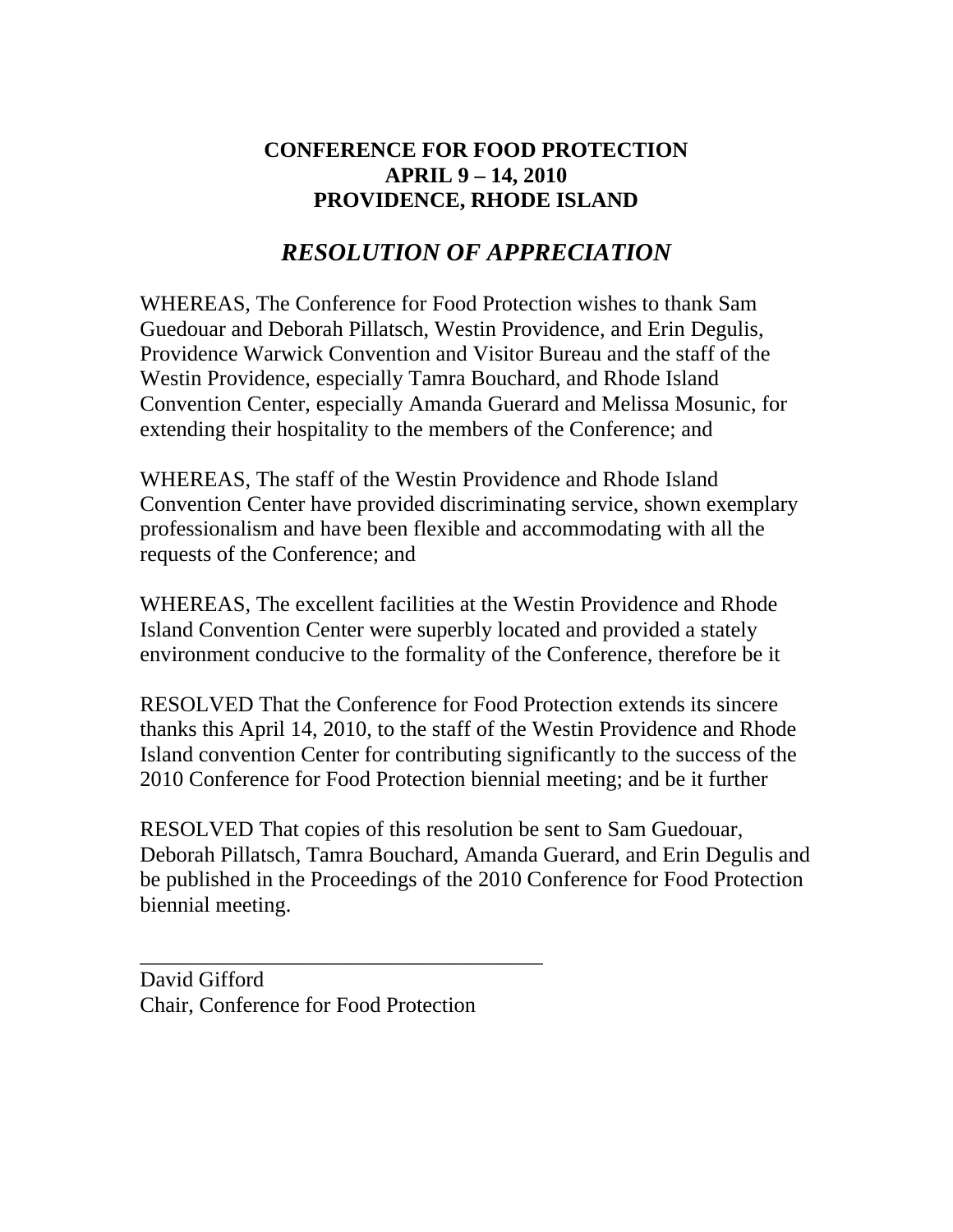# *RESOLUTION OF APPRECIATION*

WHEREAS, The Conference for Food Protection wishes to extend its sincere thanks and appreciation to Shirley Bohm for her many years of continuous dedication and commitment to public health and food safety, and to the Conference for Food Protection; and

WHEREAS, Shirley has shown her dedication to public health and food safety through her many years of distinguished public health service with the Illinois and Minnesota Departments of Agriculture and her tenure with the Food & Drug Administration, Center for Food Safety & Applied Nutrition; and

WHEREAS, Shirley has shown her commitment to the Conference for Food Protection by a being participating member for over 15 years, and serving many years as a State voting delegate, a Council I member, and on numerous committees, and

WHEREAS, Shirley's professionalism, balanced leadership, valuable contributions, and excellence as the National Food Code Standard are greatly appreciated by all members of the Conference for Food Protection; now therefore be it

RESOLVED That the Conference for Food Protection formally thanks and acknowledges the dedication and contributions of Shirley Bohm; and be it further

RESOLVED That copies of this Resolution be sent to Shirley Bohm and be published in the Proceedings of the 2010 Conference for Food Protection biennial meeting.

David Gifford Chair, Conference for Food Protection